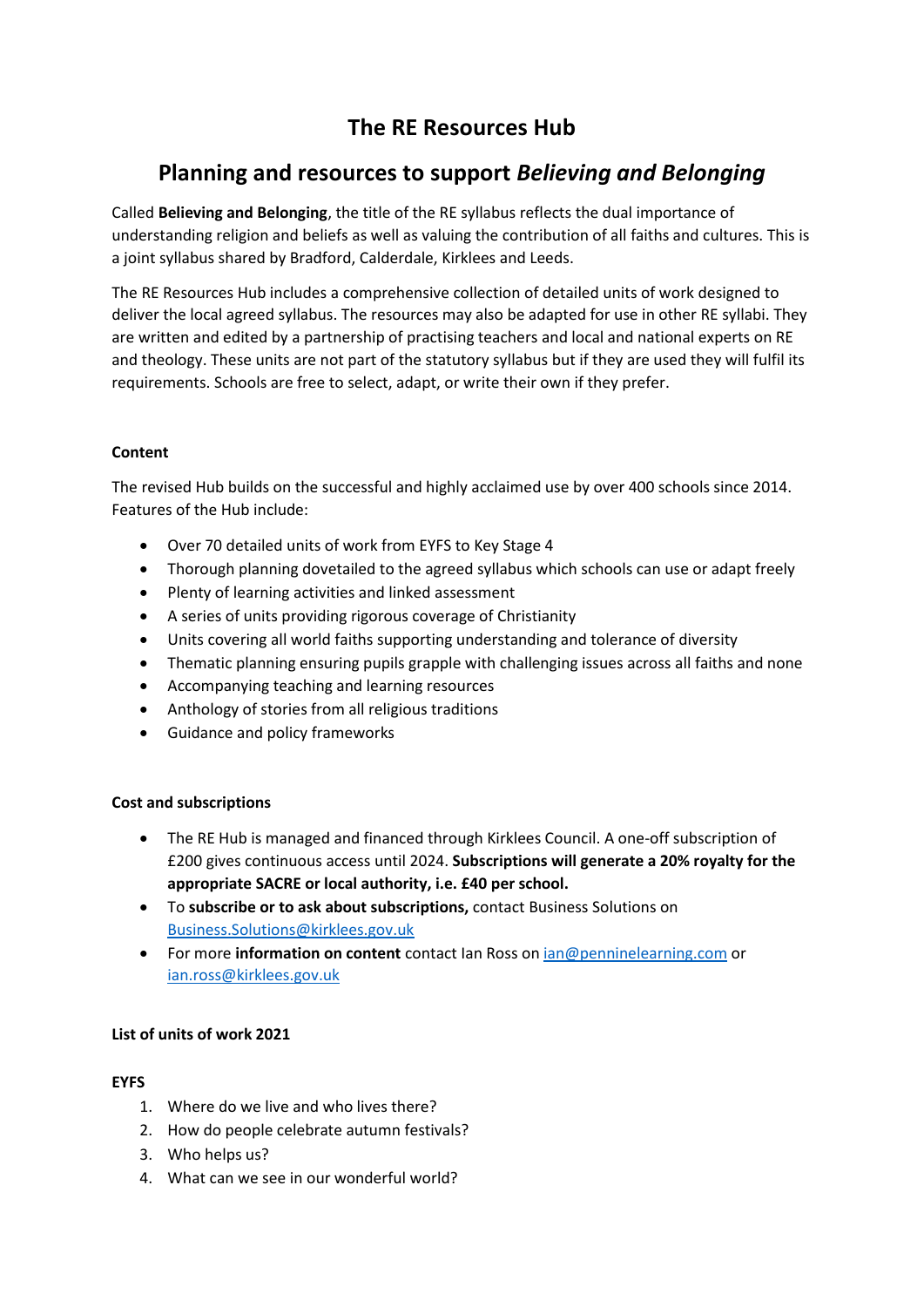- 5. How do people celebrate spring festivals?
- 6. Which places are special to us?

#### **Year 1**

- 1. Which books and stories are special?
- 2. How do we celebrate special events?
- 3. What does it mean to belong to a church or mosque?
- 4. How and why do we care for others?
- 5. Who brought messages about God and what did they say?

#### **Year 2**

- 1. How is new life welcomed?
- 2. How can we make good choices?
- 3. How and why do people pray?
- 4. How can we look after the planet?
- 5. What did Jesus teach and how did he live?

#### **Year 3**

- 1. How do Jews remember God's covenant with Abraham and Moses?
- 2. What is Spirituality and how do people experience this?
- 3. What do Christians believe about a good life?
- 4. What do the creation stories tell us? Additional unit: Who can inspire us?

#### **Year 4**

- 1. How are important events remembered?
- 2. What faiths are shared in our country?
- 3. How do the Five Pillars guide Muslims?
- 4. Why are Gurus at the heart of Sikh belief and practice?

#### **Year 5**

- 1. Why are some journeys and places special?
- 2. What values are shown in codes for living?
- 3. Should we forgive others?
- 4. What do Christians believe about the old and new covenants?

#### **Year 6**

- 1. How do Sikhs show commitment?
- 2. What do Christians believe about Jesus' death and resurrection?
- 3. How does growing up bring responsibilities?
- 4. How do Jews remember the Kings and Prophets in worship and life?

#### **Year 7**

1. What is religion?